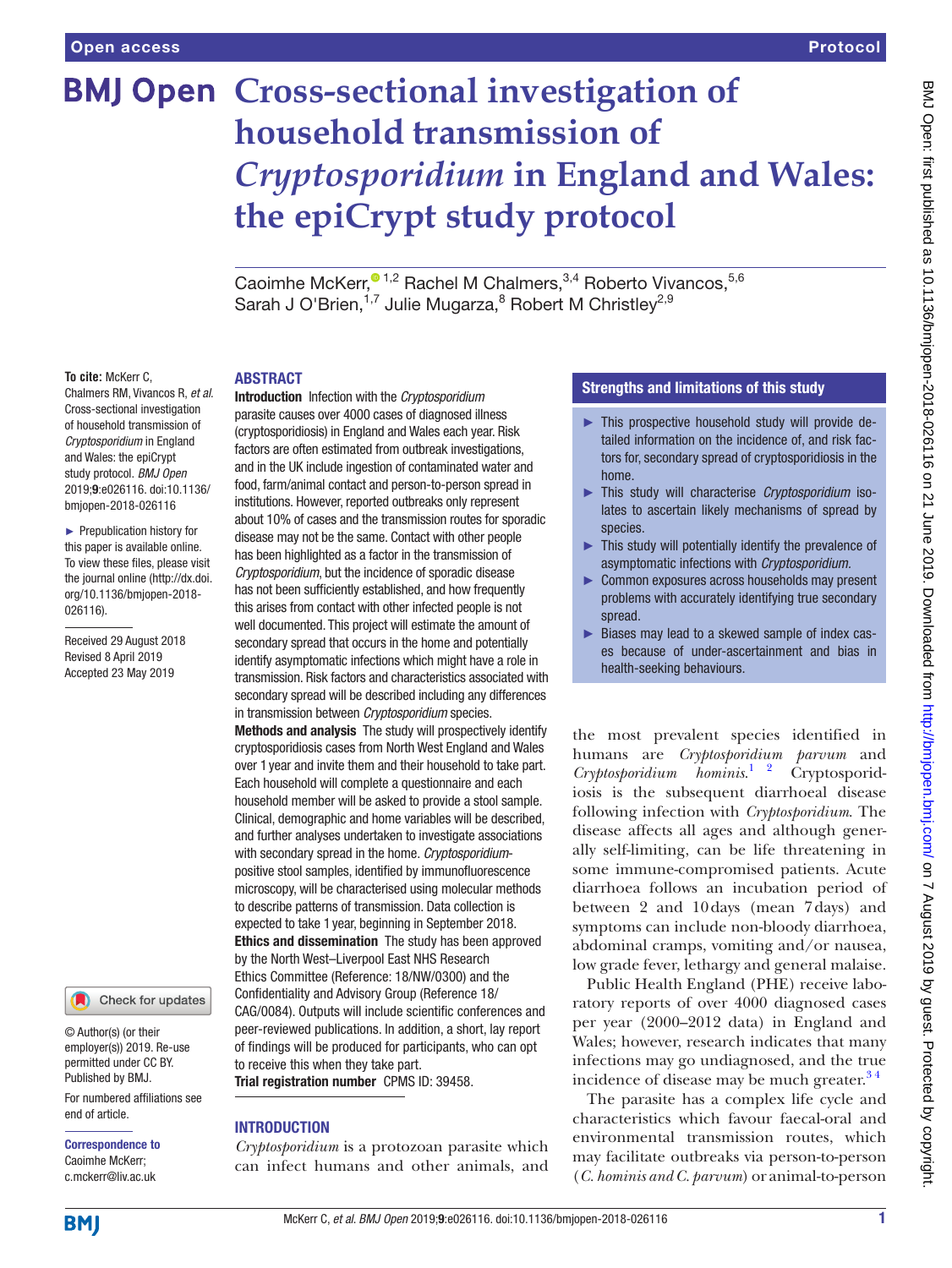(*C. parvum*) contact, as well as indirect transmission through ingestion of water and food contaminated with infectious oocysts.<sup>[5](#page-7-2)</sup>

Risk factors and associated exposures are often hypothesised/identified from outbreak investigations, however recognised outbreaks may only represent a small proportion of cases; estimates in the UK suggest, of all cases reported to national surveillance, <10% are likely to be linked to an identified outbreak $6$  and contact with other people is highlighted as a factor in the transmission of *Cryptosporidium.* In a 1988 paper, onward transmission of *Cryptosporidium* was reported in households in the UK following a nursery outbreak, probably propagated by person-to-person spread in the home.[7](#page-7-4) An analysis of outbreak reports from surveillance data in Ireland reported that ingestion of water and person-to-person spread were the most important mechanisms of transmission in outbreaks.<sup>[8](#page-7-5)</sup> In the USA, in a case–control study evaluating sporadic cryptosporidiosis among immunocompetent persons, risk factors associated with increased odds of being a case were international travel, contact with cattle and contact with a child with diarrhoea.<sup>[9](#page-7-6)</sup> In 2001–2002, a case–control study conducted in the North West of England examined species-specific risk factors for sporadic cryptosporidiosis.<sup>10</sup> The authors compared risk factors for infection with genotypes 1 and 2 (currently recognised as *C. hominis and C. parvum,* respectively) and found that contact with another person with diarrhoea was a risk factor for infection with *Cryptosporidium*, and that changing children's nappies was a specific risk factor for infection with *C. hominis* whether the child was symptomatic or not symptomatic. Studies of *Giardia*, another gastrointestinal parasite, similar in terms of likely transmission routes, have recently been undertaken in the UK, and secondary spread and person-to-person transmission seems a likely and under-recognised route of transmission.<sup>11 12</sup> In a 1988 paper, onward transmission of *Cryptosporidium* was reported in households in the UK following a nursery outbreak, probably propagated by person-to-person spread in the home.<sup>[9](#page-7-6)</sup> An analysis of outbreak reports from surveillance data in Ireland reported that ingestion of water and person-to-person spread were the most important mechanisms of trans-mission.<sup>[10](#page-7-7)</sup> In the USA, a study evaluated sporadic cryptosporidiosis among immunocompetent persons using a case–control design. Risk factors associated with increased odds of being a case were international travel, contact with cattle and contact with a child with diarrhoea. In 2001–2002, a case–control study conducted in the North West of England examined species-specific risk factors for sporadic cryptosporidiosis. The authors compared risk factors for infection with genotypes 1 and 2 (currently recognised as *C. hominis and C. parvum,* respectively) and found that contact with another person with diarrhoea was a risk factor for infection with *Cryptosporidium*, and that exposure through changing children's nappies was a specific risk factor for infection

with *C. hominis* whether the child was symptomatic or not symptomatic.

#### Asymptomatic spread

The burden of asymptomatic infection is less well documented in *Cryptosporidium* research than for other infections but may be an important factor in household spread. A study in the UK reported a point prevalence of 1.3% among asymptomatic pre-school children attending daycare $13$  suggesting that asymptomatic infection does occur. A Norwegian study looking at follow-on spread after two outbreaks found both asymptomatic and symptomatic infections in the households, which were likely to have been a result of secondary transmission.<sup>14</sup> Overall though, most of the work examining household spread has been undertaken in *Cryptosporidium*-endemic countries, where a high prevalence and repeated exposure to the organism might facilitate transmission, although immunity following repeat exposure is still poorly understood[.15 16](#page-7-11) Newman *et al* undertook a prospective cohort study in Brazil to examine the transmission of *Cryptosporidium* infection in households where there was an identified case.[17](#page-7-12) Secondary cases of infection occurred in 58% of households, and around a quarter of the identified secondary cases had diarrhoea, indicating the presence of asymptomatic infection in almost three-quarters of the participants. Similar results were reported from a longitudinal study in Bangladesh, where asymptomatic infection was more prevalent than diarrhoeal disease.<sup>18</sup> The same authors followed up with a case–control study in which the secondary attack rate was over 35%, and evidence of transmission in the home was further supported by genotyping results[.19](#page-8-0) If person-to-person spread is driven by both cases and those with asymptomatic infections of *Cryptosporidium*, then sporadic cases may subsequently arise following exposure to either, and outbreaks in close settings such as the home or institutions may happen more frequently than is currently recognised. Few studies exist which refute or confirm this, especially in industrialised countries.

#### Aims and objectives

The aim of this study is to estimate the amount of onward spread of *Cryptosporidium* that happens in the home, and to describe associated factors and case characteristics. (We use the term 'secondary spread' to mean any apparent onward transmission of disease originating from a case, while recognising that this may be secondary or even tertiary levels of spread.) This study will support our understanding of continued apparent sporadic cryptosporidiosis in England and Wales and has implications for appropriate public health messages to help mitigate spread and infection. Further molecular characterisation of *Cryptosporidium* isolates may also help define the likelihood of secondary transmission by infecting species.

#### **Objectives**

► To estimate the number of secondary cases in households with an index case.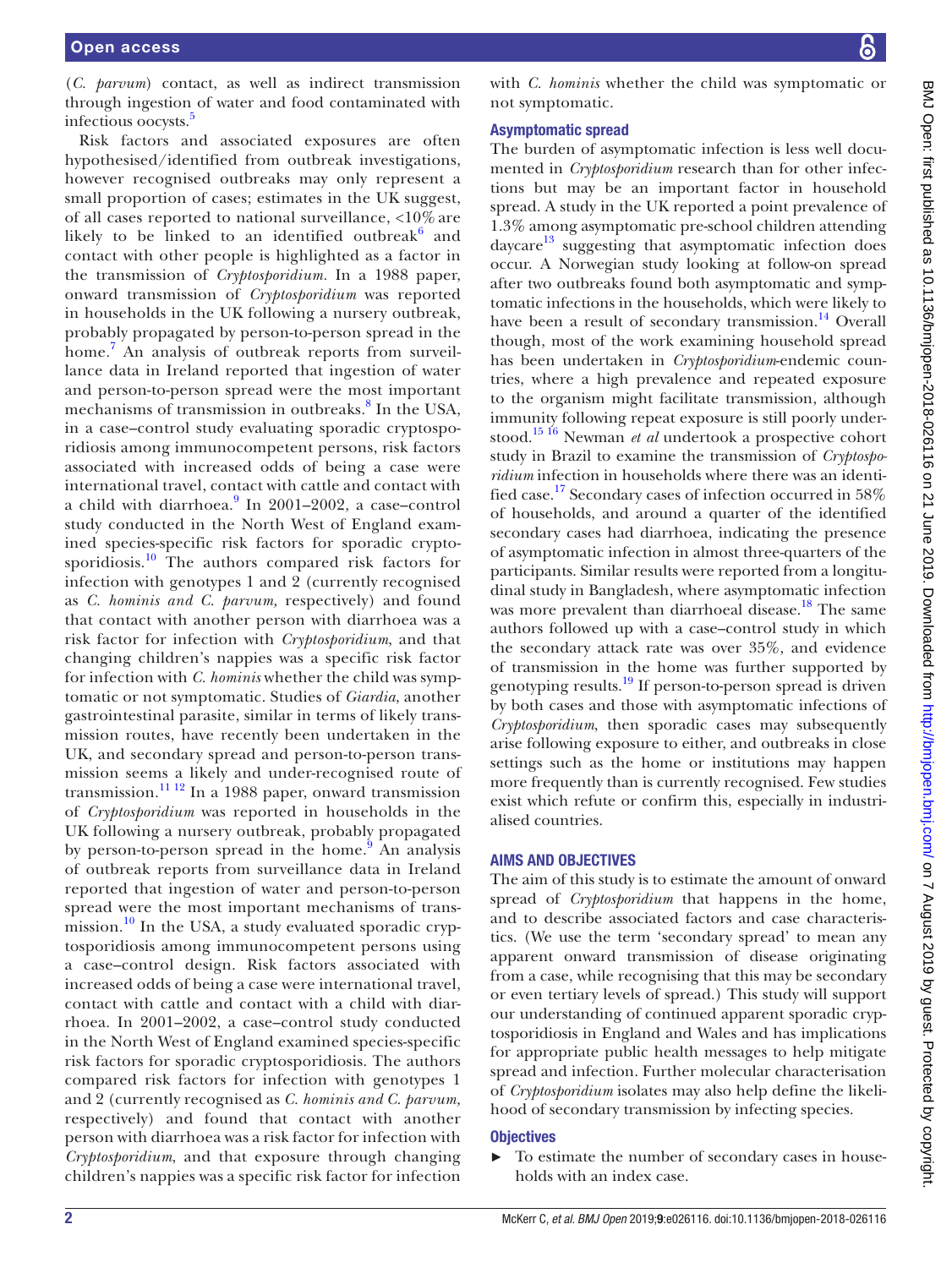- To calculate the secondary transmission rate in households.
- To estimate the prevalence of asymptomatic carriage in households with an index case.
- To identify specific household-level and personal characteristics associated with secondary spread.
- To determine if factors and characteristics associated with secondary spread vary by species of *Cryptosporidium.*

#### **METHODS**

#### Study population

The study population will comprise residents of North West England and Wales.

The North West of England has a population of over sevenmillion people and is the third-most populated region in the UK. $^{20}$  In 2016, over 600 laboratory-confirmed *Cryptosporidium* isolates were reported from the North West  $(8.4/100\ 000$  population).<sup>2</sup>

Wales has a total population of over threemillion people[.22](#page-8-3) In 2016, over 400 laboratory-confirmed *Cryptosporidium* isolates were reported from Wales, the highest rate of *Cryptosporidium spp* laboratory reports per 100000 population in England and Wales  $(15/100 000).$ <sup>21</sup>

#### Surveillance/sampling frame

The sampling frame will be taken from the two relevant surveillance systems which capture laboratory confirmed reports of *Cryptosporidium:* The Second-Generation Surveillance System in PHE, and Tarian in Public Health Wales (PHW). Systematic national surveillance of laboratory confirmed *Cryptosporidium* in England and Wales has been established for many years.[23](#page-8-4) In the UK, *Cryptosporidium* is a notifiable causative agent, meaning laboratories have a statutory duty to notify the relevant public health authority of its identification in any human samples. $24\frac{25}{5}$  Cryptosporidiosis may present similarly to other causes of gastroenteritis, and laboratory confirmation of infection with *Cryptosporidium* is necessary for a diagnosis. Clinical practice may differ, and clinicians would likely submit a sample to a primary diagnostic microbiology for a diagnosis of gastroenteritis. Local diagnostic laboratories across the UK use different methods to test for *Cryptosporidium*, and various criteria to decide whether to test for this parasite, including stool consistency, history or clinical details, duration of hospitalisation or clinician requests. $26$  Positive samples identified in the diagnostic laboratories are routinely forwarded to the national *Cryptosporidium* reference unit (CRU) which provides expert management, prevention and control advice as well as *Cryptosporidium* typing and confirmation services for speciation and surveillance.<sup>2</sup>

All cases of laboratory confirmed *Cryptosporidium sp*. reported from primary diagnostic microbiology laboratories in North West England and Wales, in the study year, will initially be eligible.

#### Study type

The identification of cases, and their subsequent recruitment, is cross-sectional, although the study also involves



<span id="page-2-0"></span>Figure 1 Outline of study.

retrospective data collection and some prospective sampling [\(figure](#page-2-0) 1).

Cases of cryptosporidiosis will be identified via the relevant surveillance system(s). Once participants are recruited, they will complete a questionnaire (one per household), collecting clinical (onset date, symptoms of any household member, other illnesses of index case), demographic (age, sex, relationship to the index case) and household composition (type, number of bathrooms and bedrooms, animals) information. In addition, consenting household members (excluding the index case) will be asked to supply a stool sample.

#### Study period

The study period will be 12months, to account for seasonal variation and allow maximum enrolment, up to 400 households. The study is expected to begin with a pilot phase of 1–2months in autumn 2018.

#### Sample size

Given that the North West & Wales report around 1000 cases per year (PHE data, 2015) and assuming a participation rate of 40%–60%, and some exclusions (based on similar studies/approaches<sup>11 28</sup>) we anticipate a sample size of 400 households. Using 2011 Census indications of 2.4 persons on average per household, $20$  we can expect to recruit around 960–1000 participants in total. Assuming that the rate of household transmission, defined as the proportion of households with more than one case, is between  $0\%$  and  $20\%$ ,<sup>11 14 17 29–31</sup> a range of sample sizes was estimated (118–402). Recruitment of 400 households is feasible and is sufficient to allow us to demonstrate a statistically significant minimum odds/ risk ratio of 2.0, with type 1 error 0.05 and type 2 error at 0.20.

#### Case definition(s)

[Boxes 1 and 2](#page-3-0) outline case and household definitions used to categorise household members and define secondary transmission.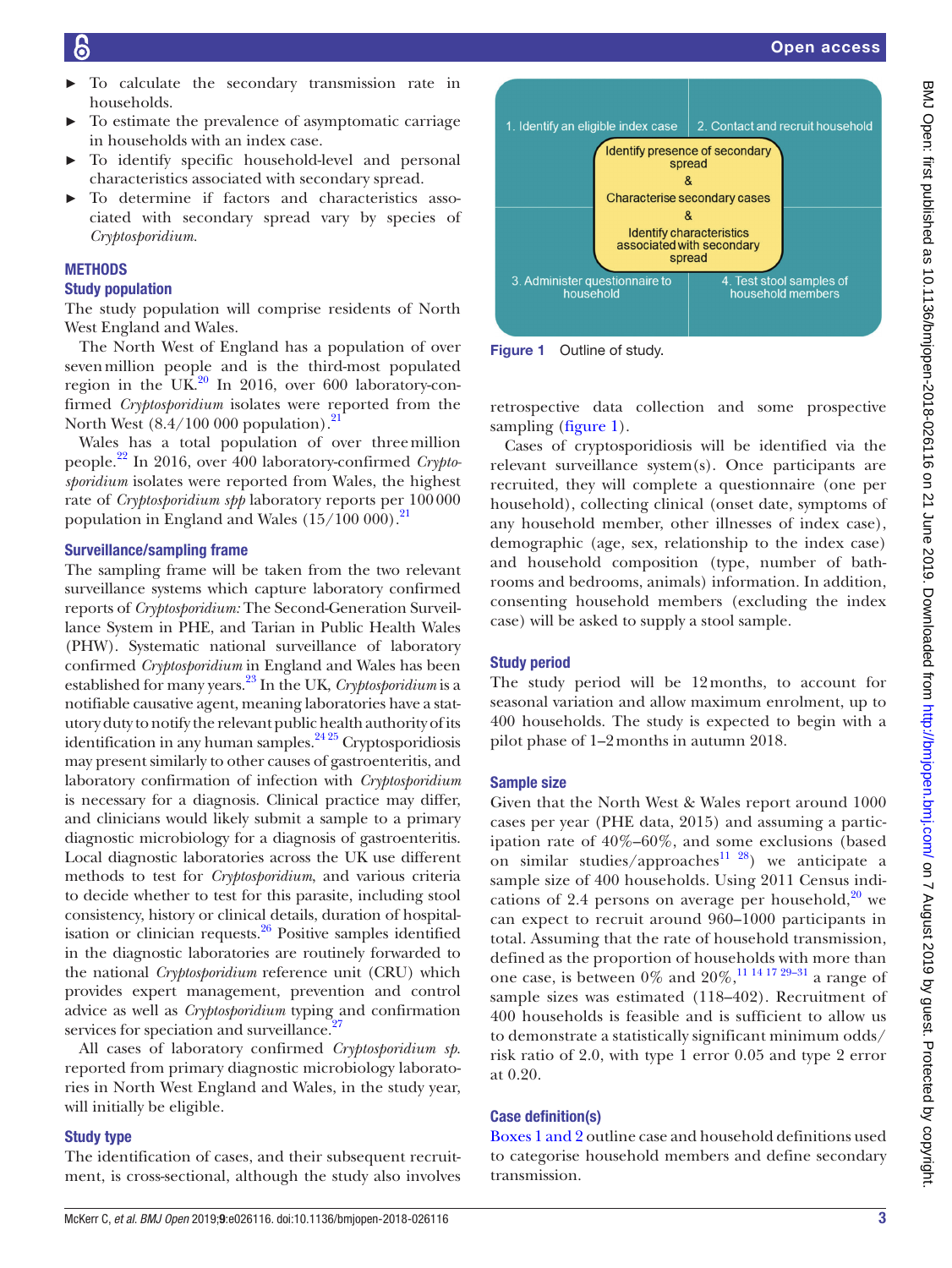# Box 1 Case definitions

#### <span id="page-3-0"></span>Index caseIndex case

The first case from a household identified in the surveillance system (person reported to a Public Health England/Public Health Wales surveillance system(s) following detection of Cryptosporidium sp. in a faecal sample, with a specimen date in the study year).The first case from a household identified in the surveillance system (person reported to a Public Health England/Public Health Wales surveillance system(s) following detection of Cryptosporidium sp. in a faecal sample, with a specimen date in the study year).

#### Household caseHousehold case

Any household member of a index case who reports symptoms consistent with *Cryptosporidium* (diarrhoea and/or vomiting) and/or has a *Cryptosporidium* positive stool sample.Any household member of a index case who reports symptoms consistent with *Cryptosporidium* (diarrhoea and/or vomiting) and/or has a *Cryptosporidium* positive stool sample.

#### Secondary case(s)\*Secondary case(s)\*

#### Probable secondary case

A person in a household of an index case, with symptoms: of diarrhoea and/or vomiting

AND

that started after another case's onset date in the household. Confirmed secondary case

A person in a household of an index case, with symptoms: of diarrhoea and/or vomiting

AND

that started after another case's onset date in the household AND

a *Cryptosporidium* positive stool sample.

#### AsymptomaticAsymptomatic

A person in a household of an index case with: no reports of gastrointestinal illness AND

a Cryptospo*ridium* positive stool sample.

\*We use the term 'secondary spread' to mean any apparent onward transmission of disease originating from an index case, while recognising that this may be secondary or even tertiary levels of spread.

# Recruitment approach

#### Overview and rationale

Cases of cryptosporidiosis are identified from routine surveillance (from diagnostic laboratories) and are contacted via post, by the relevant public health organisation, in the first instance. Following this, if they do not opt-out, they are contacted via telephone by a National Health Service (NHS) research nurse at the local Clinical Research Network (CRN) to chat about the study and determine if they would like to take part.

Our approach to the recruitment process was driven by necessity and feasibility and we explored several options at the protocol drafting stage of the project, balancing data needs with patient choice. As our capture of cases in the surveillance systems is retrospective and diagnosis of *Cryptosporidium* in the stool sample is undertaken by laboratory staff, there is no opportunity to consent individuals at the time of diagnosis and the recruitment process could not be achieved without access to patient

# Box 2 Household definition

#### HouseholdHousehold

Two or more people (not necessarily related) living at the same address in North West England or Wales who share cooking facilities and share a living room or sitting room or dining area.<sup>[18](#page-7-13)</sup>Two or more people (not necessarily related) living at the same address in North West England or Wales who share cooking facilities and share a living room or sitting room or dining area. $1$ 

#### Household memberHousehold member

A person who normally resides in the household and regularly shares food or toilet facilities.<sup>[38](#page-8-9)</sup>A person who normally resides in the household and regularly shares food or toilet facilities.<sup>3</sup>

#### Household contactHousehold contact

A household member where an index case has been identified.A household member where an index case has been identified.

#### Household with transmissionHousehold with transmission

A household that has more than one case.A household that has more than one case.

Household without transmissionHousehold without transmission A household that has one case (the index case).A household that has one case (the index case).

information. In our model, participants are given opt-out options at each contact and it is emphasised that they can withdraw at any time. Previous research supports the acceptability and understanding of this method, recognising that an approach of 'consent for each use' is burdensome for both researcher and participant, $32\frac{33}{33}$ as does patient response and engagement with similar studies. (Studies recruiting based on disease surveillance are common for GI infections, and many projects have taken this approach – the methodology for the epiCrypt Study has been influenced by design aspects of large-scale studies such as Enigma, IID2 and Integrate.)

# Public and patient involvement

Patients and public were not involved in the overall design of the study, but we did elicit some public opinion when finalising our approach to recruitment. Following valuable comments from the ethical review board we undertook a short survey among the public and specific Patient and public involvement (PPI) groups to gauge general attitudes toward accessing data prior to consent, to support recruitment to research. We drafted a survey which outlined the approach to recruitment and the framework of the study. We accessed a lay PPI group from the Infection and Global Heath panel at the University of Liverpool, and one from Health and Care Research Wales. Participants were asked to think generally about the method of recruitment and how they felt about this approach. In general, the feeling was that it is acceptable to access data for recruitment, especially to support much needed research. However, considerations and worries included the person accessing data, with NHS/public health staff generally viewed as more favourable that non-NHS (eg, university) researchers.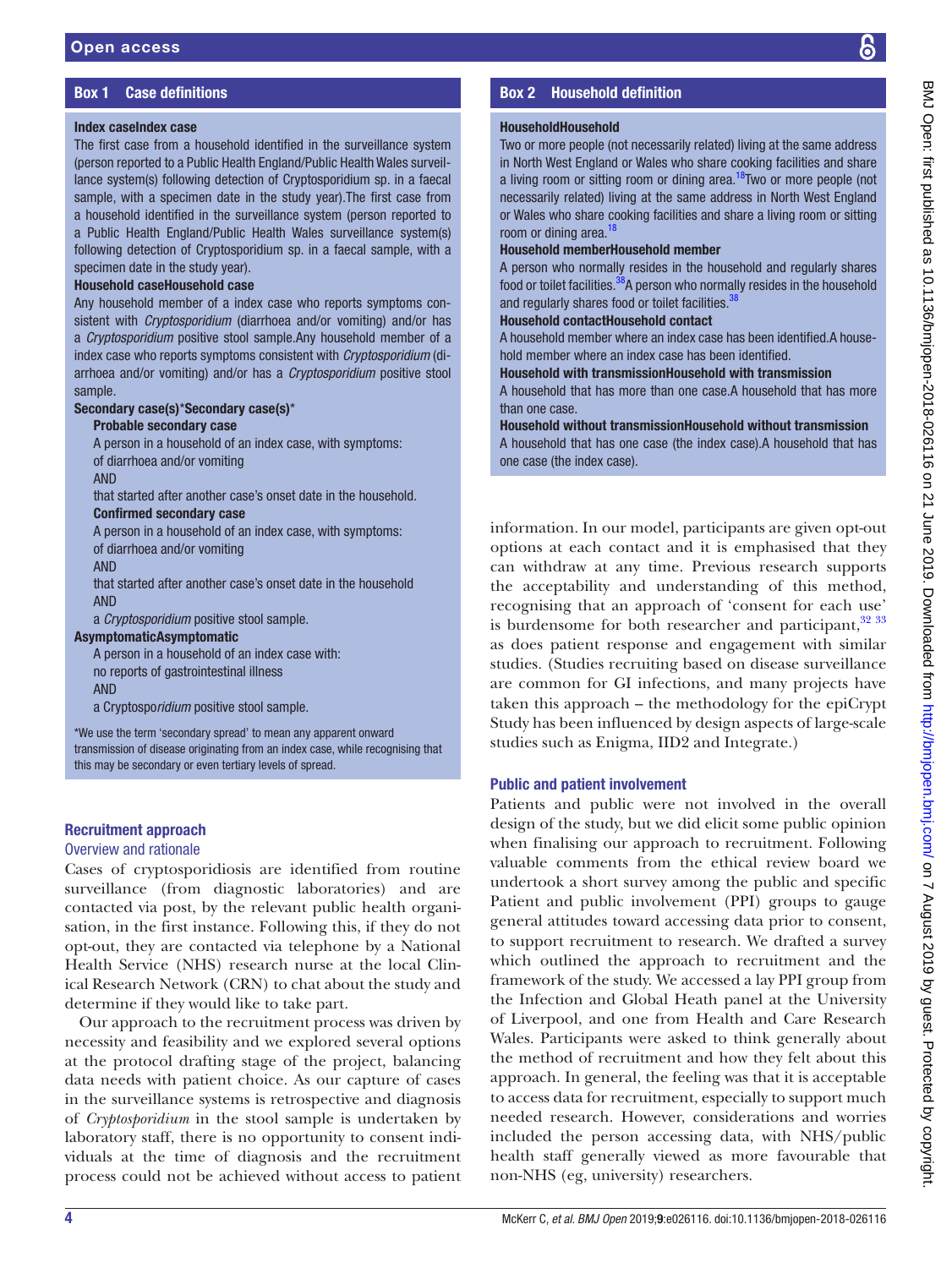# Identification and first contact with the index case

Laboratory diagnosed reports of *Cryptosporidium*, and the corresponding patient contact details, will be extracted from the relevant surveillance system by health protection staff and saved in a line list (the Master copy of a confidential, separate table (MS Excel spreadsheet) holding patient details of all downloaded cases).

All potentially eligible participants will be issued a unique sequential study ID by PHE/PHW staff. This will be on all relevant study documentation and stool pots and follow each person and household through the study journey. This will allow data to be linked pseudonymously and helps with data management.

Staff from either PHE or PHW (depending on case location) will send an invite letter through the post to these potentially eligible index cases. The invite letter outlines the study, describes why the case has been contacted and explains that a research nurse may be in touch over the coming weeks to discuss the study. The letter allows the case to choose several ways of opting-out of this contact (email, freepost, telephone) and provides a named, clinical study lead for each public health organisation should they wish to discuss any aspect of this.

#### Approaching to recruit

If a contacted index case does not opt-out within 2weeks, their details will be shared securely (using internally agreed practices) with the NHS research nurses at the CRN North West Coast. The research nurses will attempt to contact the index case (or parent/guardian of) via telephone (using internally agreed practices) to inform them about the study and offer them the opportunity to participate, if eligible. A maximum of three attempts will be made, and nurses will not leave voicemails. If a case is unable to be contacted, or does not wish to participate at this stage, their details will be deleted from the line list. If the approached index case is successfully contacted via telephone and interested in participating, or would like more information, the research nurses will prepare and post a study pack. Index cases may be excluded at this stage where discussions with the case reveal that any of the following exclusion criteria apply:

- ► Index case is in a single-person household.
- $\blacktriangleright$  Index case is a visitor to a household in the study area, but is registered with a general practice (GP) outside the study area.
- ► Household is outside the study area.
- ► The index case is resident in an institution: retirement home, nursing home, prison, barracks, boarding school or college/university halls of residence.

#### Study packs

The study packs contain:

- ► A study information pamphlet.
- ► A questionnaire booklet for the index case or a suitable representative (eg, parent, head of household) to complete, with a freepost envelope.
- ► A consent form for each participating household member to read, initial and sign (forms part of the questionnaire)).
- ► A stool sampling pack (Fe-Col) for each participating household member, with the required return postal envelope.
- An information leaflet on cryptosporidiosis and the relevant health advice.
- ► An information sheet on General Data Protection Regulation for health and care research.

# **Consent**

The index case and any household members who wish to take part will sign and return the consent form at the front of the questionnaire. The return of study materials such as a completed questionnaire and/or stool samples will be considered implied consent.

## Disenrollment

If study materials are not received within 14days of posting the pack, a reminder letter will be dispatched by the research nurses at the CRN. If study documentation is not returned within 14days of posting the reminder letter, no further attempt at contact will be made, and the index case will be removed from the study line list.

#### **Participation**

If the household wants to take part, all interested members will sign and return the consent form. At least one household member, as well as the index case, must consent.

Consent forms and questionnaires are returned to the University of Liverpool in a stamped addressed envelope provided in the pack. The unique study IDs of those consenting will be shared weekly with the research nurses at the CRN to cross-match those contacted index cases that have been recruited and enrolled. Each consenting household member will also be asked to provide a stool sample for testing, using the provided Fe-Col kits, which include a pre-addressed and secure postal bag (compliant with UN3373 regulations for mailing Cat B biological samples $^{34}$ ). Instructions are provided, and samples will be returned directly to the CRU.

# Data management and oversight

# Documentation

Questionnaire data will be inputted from the paper format to a corresponding MS Access database and held securely on a University of Liverpool drive in accordance with their security protocols. [Figure](#page-5-0) 2 shows the data flow expected. Double data entry will be undertaken on a sample of questionnaires and discrepancies resolved using internal validation checks. When data entry is complete the data will be exported to the final study database (MS Access) where the data are pseudonymised for analyses: Name, date of birth and full postcode will be removed and replaced with unique study ID, age and Lower Super Output Area (a type of geographic area in England and Wales, comprised  $>1000$  residents<sup>[35](#page-8-11)</sup>).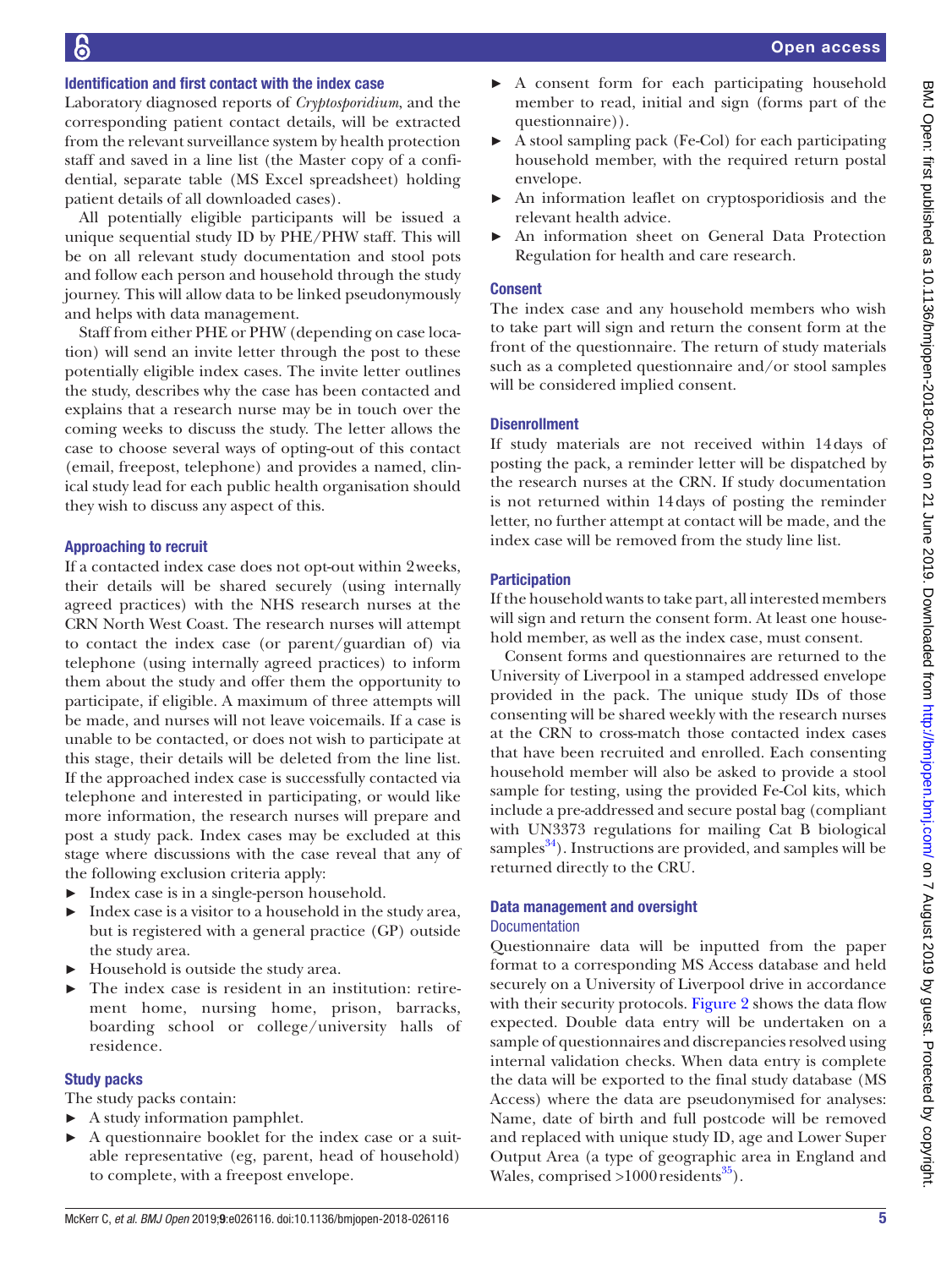

<span id="page-5-0"></span>Figure 2 Study flow diagram.

All data storage, cleaning and analyses will be undertaken by the study team at the University of Liverpool. Data will be stored on institutional network drives with appropriate security measures in place. Hard copy records will be stored in a locked cabinet in a secure location and access to records and data are limited to study personnel. Paper documents will be stored separately from the corresponding electronic data. The sponsor and data controller for this study is the Clinical Governance Team at the University of Liverpool.

#### Data security protocol available on request Stool sample management

For purposes of data confidentiality and governance, stool samples returned to the CRU are pseudonymised with the unique study ID, and participants will be asked to write their age, sex and date of sample on their sample pot before they collect the stool. Stool sample results will be added to a study-specific database held at the CRU. The stool sample results will be added to the study database at the end of data collection using unique study ID in a secure file transfer.

#### Identifying the index case samples

Original diagnostic laboratory numbers will be retained with the index case information in the original line lists at PHE/PHW so that the sample can be identified later at the CRU and grouped with the relevant household samples. This sample, when located at the CRU, will be processed in the same way as other study samples.

<span id="page-5-2"></span>Table 2 An example table showing information collected in the questionnaire about activities

| <b>Activity</b>                                                                                                      | First<br>case | Anyone else in<br>the home |
|----------------------------------------------------------------------------------------------------------------------|---------------|----------------------------|
| Travel outside the UK                                                                                                |               |                            |
| Swimming-outdoors in a lake, river,<br>stream, etc (wild swimming)                                                   |               |                            |
| Swimming-in a treated swimming pool,<br>either indoors or outdoors (such as a<br>pool at a leisure centre or a lido) |               |                            |
| Other water activities/sport (such as<br>surfing, rowing, water-skiing, etc)                                         |               |                            |
| Other outdoor activities (such as<br>camping, climbing, hiking, cycling, etc)                                        |               |                            |
| Gardening (at home or elsewhere, such<br>as an allotment)                                                            |               |                            |
| Contact with pets (at home or with pets<br>at another house)                                                         |               |                            |
| Visiting or working on a farm or had<br>contact with farm animals                                                    |               |                            |
| Visiting or working at a zoo or had<br>contact with zoo or wild animals                                              |               |                            |

### Full laboratory protocol available on request Outcomes and measurements *Questionnaire data*

The questionnaire is divided into sections and is mostly composed of dichotomous and multiple-choice questions. Section A asks questions to determine the composition of the household, the clinical details of the index case, and captures any other symptomatic household members. A table is used to collect information on any other symptomatic diarrhoeal illness in the house and will attempt to capture relationships to the index case ([table](#page-5-1) 1).

Section B records activities of the index case, and others in the home, in the 2weeks prior to the index case's onset, based on known exposures for *Cryptosporidium*. Information on outdoor and leisure activities may help determine possible co-primary infections and distinguish them from those that are secondary ([table](#page-5-2) 2).

Sections C and D collect household variables, including the number of bedrooms and bathrooms, and capturing those who share beds/baths, and asking about outside space and animals. We also ask about nappy changing and toilet training in the home, and about general handwashing behaviour.

<span id="page-5-1"></span>

|  | <b>Table 1</b> An example table showing information collected in the questionnaire about other illness in the house |
|--|---------------------------------------------------------------------------------------------------------------------|
|  |                                                                                                                     |

| Age      | Sex | <b>Relationship to first</b><br>case | and/or vomiting<br>(Yes/No/Don't know) | When they became ill<br>Been ill with diarrhoea (Date if known, otherwise How many days<br>before/after the first<br>case) | were they ill with<br>these symptoms? | Did they see a<br>doctor about this<br>illness? |
|----------|-----|--------------------------------------|----------------------------------------|----------------------------------------------------------------------------------------------------------------------------|---------------------------------------|-------------------------------------------------|
| 39       |     | Mother                               | Yes                                    | 18/12/2017                                                                                                                 | 10                                    | No                                              |
| 42       | M   | Father                               | Yes                                    | Before                                                                                                                     | About 3 days                          | No.                                             |
| 6 months | M   | <b>Brother</b>                       | No                                     | -                                                                                                                          |                                       |                                                 |
| 24       | F.  | Lodger/housemate                     | Don't know                             | $\overline{\phantom{0}}$                                                                                                   |                                       |                                                 |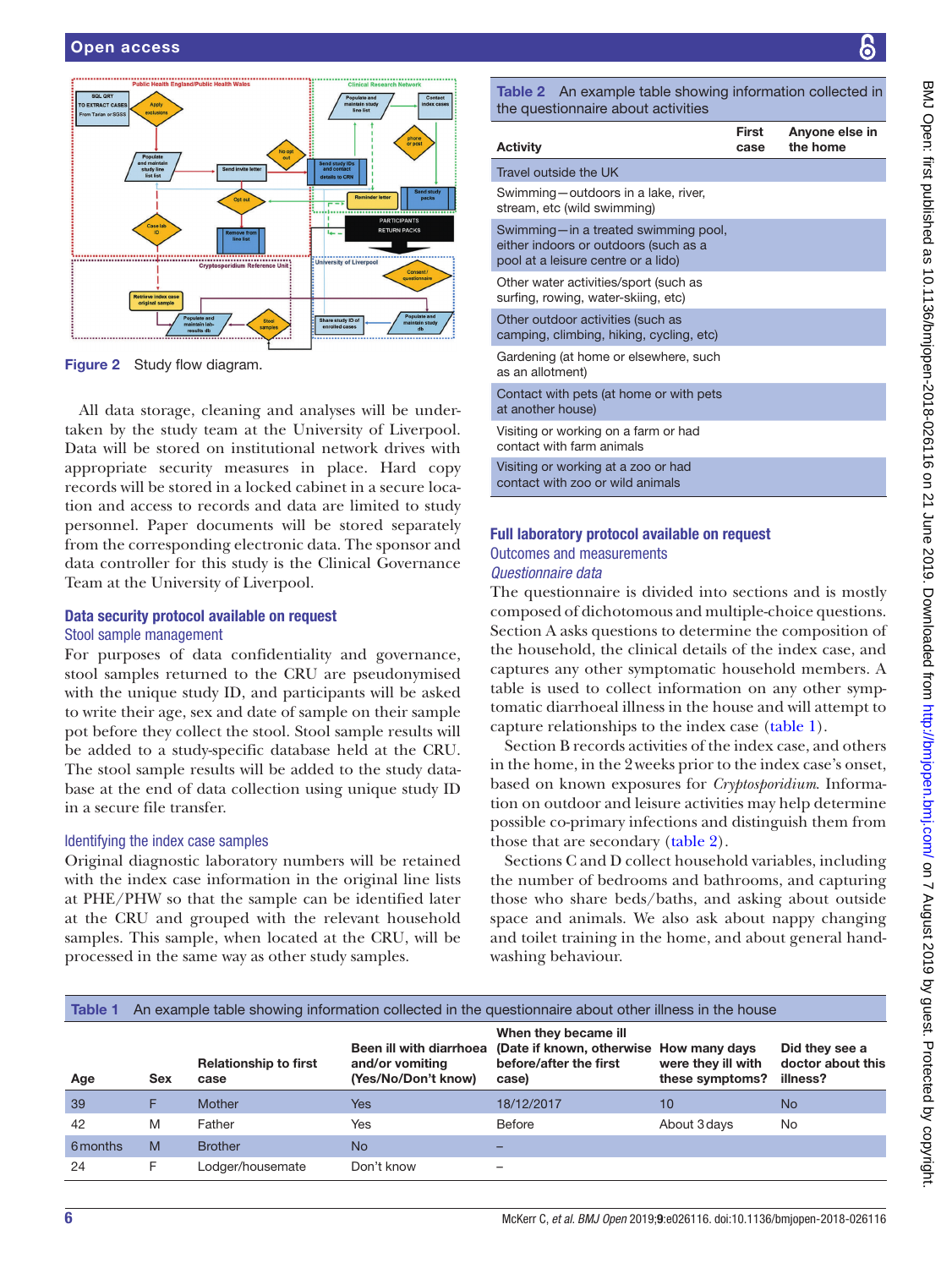

Figure 3 Fe-Col kit.

# <span id="page-6-0"></span>Full questionnaire available on request Stool collection and genotyping

All consenting household members of the index case (but not the index case) will be asked to provide a stool sample using the Fe-Col kit [\(figure](#page-6-0) 3) provided in the study pack, and post to the CRU.

The stool pots will be labelled with the unique household ID which identifies them as part of the study but allows the samples to remain anonymous to the reference laboratory team. Samples will be scored against the Bristol stool scale and tested and quantified, only for *Cryptosporidium*, using immunofluorescence microscopy and real-time PCR. Positive samples will be speciated using validated PCR techniques which are part of normal prac-tice.<sup>[36](#page-8-12)</sup> Cryptosporidium DNA will be retained for subtyping and possibly whole genome sequencing at a later date.

# Full laboratory protocol available on request Analyses

The primary objective of this study is to determine the amount of spread that happens in the home where there is a case of *Cryptosporidium*. This will be established by testing stool samples of household members of a case for *Cryptosporidium* and reporting the numbers of other cases (according to our predetermined definitions in [box](#page-3-0) 1). A household with more than one case of any type will be a household with transmission. As we are only able to capture cases of *Cryptosporidium* using laboratory confirmed cases reported to surveillance, we recognise that what we may define as an 'index' case, may not be, in true epidemiological terms, the first case that has driven transmission. While it is important that cases are identified and recruited based on the same diagnostic criteria, we accept that the identification of index cases is a pre-enrolment definition. Following enrolment of the

household into the study, and the return of documentation, an index case may be categorised differently, and may actually fit the definition for a secondary case. This will be analysed at the household level and depends on the accurate population of fields in the questionnaire. In doing this, we are able to more accurately describe transmission in the home, and this may well allow us to describe the characteristics of these true index cases, and why we do not pick them up in surveillance, for example, if they exhibit different health-seeking behaviour.

We will calculate the following:

- $\blacktriangleright$  The secondary transmission rate/prevalence within households (number of cases in the home/numbers at risk in the home, number of households with secondary spread/number of households)).
- The amount of asymptomatic carriage among those exposed to symptomatic cases (number of asymptomatic cases/number at risk)).
- ► OR/RR of secondary illness according to activities and case/household characteristics;
- ► OR/RR of secondary illness according to organism species.

Confounding (eg, host factors such as age, comorbidity) will be considered, where known, using multivariable techniques. Also, we will, where possible, examine environmental level exposures using stratification, for example, those households/cases which are exposed to other known sources or risk factors, such as those living on farms.

Data will be analysed using Stata V.12.

# *Limitations and biases*

Some elements of the study design are retrospective in nature, as the index case must have already been ill and been tested in order to be selected. As a result, some ascertainment bias may lead to a skewed sample from which to choose the index cases. We do not expect to capture the full profile of cases and households in the population that might have *Cryptosporidium* due to differences in risk or vulnerability, severity or health-seeking behaviour.<sup>[37](#page-8-13)</sup> We may get an over-representation of severe disease as these cases are more likely to seek healthcare and be tested, and perhaps more likely to test positive.

We are only collecting one sample from each household member, and not re-sampling the index case, for time and resource reasons. This may well lead to missing intermittent shedding of oocysts, tertiary household infections and/or misclassifying recurring illness.

As *Cryptosporidium* is common in younger age groups, we expect a large proportion of the participants to represent families with young children which may lead to over-representation of these households. In addition, we might expect that having young children who were ill, or being severely ill themselves, may incentivise cases to participate in the study, more than adult, less severe cases.

Any likely over- or under-representation in the data collected will be considered when assessing and describing results. Further unidentifiable limitations may include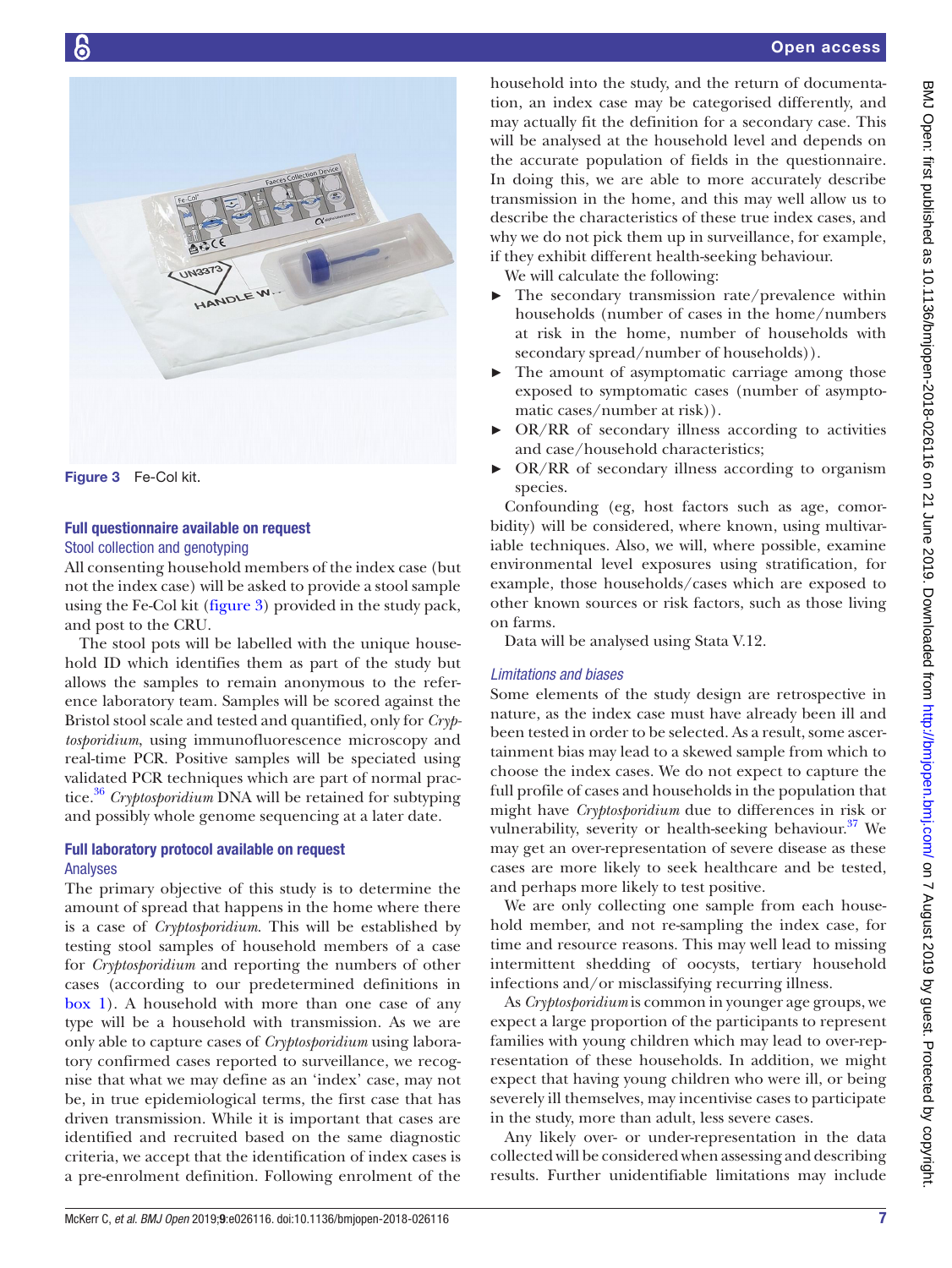recall biases around dates of onset or activities, and classification biases as we are asking about self-reported illness and information may be inaccurate.

There is a possibility that we could see ongoing outbreaks in the study year. If this happens, we might try to identify these where possible and may consider excluding households from this study where all or most members have been exposed, including a definition of a co-primary case.

# End of study

The study will be declared as ended when the database is closed to recruitment—after 1year or when the maximum number of households has been enrolled.

#### Pilot arrangements

A pilot phase of 1month is anticipated before data collection begins to assess and evaluate processes. Pilot data will be included as study data if no major methodological changes are proposed.

#### Ethics and dissemination

The study has been approved by the North West – Liverpool East NHS Research Ethics Committee (Reference: 18/NW/0300) and the Confidentiality and Advisory Group (Reference 18/CAG/0084). The project is registered on the National Institute for Health Research portfolio (CPMS ID: 39458).

Outputs will include scientific conferences and peer-reviewed publications. In addition, a short, lay report of findings will be produced for participants, who can opt to receive this when they take part.

#### Author affiliations

<sup>1</sup>NIHR Health Protection Research Unit in Gastrointestinal Infections, University of Liverpool, Liverpool, UK

<sup>2</sup>NIHR Health Protection Research Unit in Emerging and Zoonotic Infections, University of Liverpool, Neston, UK

3 Cryptosporidium Reference Unit, Public Health Wales, Swansea, UK

4 Swansea University Medical School, Swansea, UK

<sup>5</sup>Field Epidemiology Services, Health Protection, Public Health England, Liverpool, UK

<sup>6</sup>NIHR Health Protection Research Unit in Emerging and Zoonotic Infections, The University of Liverpool, Liverpool, UK

<sup>7</sup>Institute of Psychology, Health and Society, University of Liverpool, Liverpool, UK <sup>8</sup>NIHR Clinical Research Network North West Coast, Liverpool, UK

<sup>9</sup>Department of Epidemiology and Population Health, Institute of Infection and Global Health, University of Liverpool, Neston, UK

Acknowledgements John Harris, Goutam Adak, Ken Lamden, Andrew Fox. The Clinical Research Network North West Coast, Liverpool. Laura Evans, Public Health Wales; Christopher Williams and the Health Protection Team, Public Health Wales; Jo Hardstaff, University of Liverpool Richard Dunn and Elaine Mooney, Field Services, Public Health England; Infection and Global Heath panel (PPI group) at the University of Liverpool, Health and Care Research Wales, and all other public/lay contributors to the Public and Patient Involvement survey.

Contributors CMCK, RCha, RV, RChr, SOB conceived the initial idea for the study and the methodology. JM contributed to methods for participant recruitment and ethics submissions. CMCK wrote the protocol. RChr, RCha, RV, SOB reviewed and revised the protocol and the paper. All authors have read and approved the final manuscript.

Funding This research is jointly funded by the National Institute for Health Research Health Protection Research Unit (NIHR HPRU) in Emerging and Zoonotic Infections (HPRU EZI) and the National Institute for Health Research Health Protection Research Unit (NIHR HPRU) in Gastrointestinal Infections (HPRU GI) at the University of Liverpool in partnership with Public Health England (PHE), University of East Anglia, University of Oxford and the Institute of Food Research.

Disclaimer The views expressed are those of the authors and not necessarily those of the NHS, the NIHR, the Department of Health, PHE or Public Health Wales.

Competing interests None declared.

Patient consent for publication Not required.

Ethics approval The study has been approved by the North West – Liverpool East NHS Research Ethics Committee (Reference: 18/NW/0300) and the Confidentiality and Advisory Group (Reference 18/CAG/0084).

Provenance and peer review Not commissioned; externally peer reviewed.

Open access This is an open access article distributed in accordance with the Creative Commons Attribution 4.0 Unported (CC BY 4.0) license, which permits others to copy, redistribute, remix, transform and build upon this work for any purpose, provided the original work is properly cited, a link to the licence is given, and indication of whether changes were made. See: [https://creativecommons.org/](https://creativecommons.org/licenses/by/4.0/) [licenses/by/4.0/](https://creativecommons.org/licenses/by/4.0/).

#### **REFERENCES**

- <span id="page-7-0"></span>1. Chalmers RM, Smith R, Elwin K, *et al*. Epidemiology of anthroponotic and zoonotic human cryptosporidiosis in England and Wales, 2004- 2006. *[Epidemiol Infect](http://dx.doi.org/10.1017/S0950268810001688)* 2011;139:700–12.
- 2. Cacciò SM, Putignani L. Epidemiology of Human Cryptosporidiosis. In: *Cryptosporidium: parasite and disease*. Vienna: Springer, 2014:43–79.
- <span id="page-7-1"></span>3. Adak GK, Long SM, O'Brien SJ. Trends in indigenous foodborne disease and deaths, England and Wales: 1992 to 2000. *[Gut](http://dx.doi.org/10.1136/gut.51.6.832)* 2002;51:832–41.
- 4. Food Standards Agency. *A report of infectious intestinal disease in England*. London, 2000.
- <span id="page-7-2"></span>5. Cacciò SM, Thompson RC, McLauchlin J, *et al*. Unravelling Cryptosporidium and Giardia epidemiology. *[Trends Parasitol](http://dx.doi.org/10.1016/j.pt.2005.06.013)* 2005;21:430–7.
- <span id="page-7-3"></span>6. Chalmers RM, Giles M. Zoonotic cryptosporidiosis in the UK challenges for control. *[J Appl Microbiol](http://dx.doi.org/10.1111/j.1365-2672.2010.04764.x)* 2010;109:1487–97.
- <span id="page-7-4"></span>7. Hannah J, Riordan T. Case to case spread of cryptosporidiosis; evidence from a day nursery outbreak. *[Public Health](http://dx.doi.org/10.1016/S0033-3506(88)80023-4)* 1988;102:539–44.
- <span id="page-7-5"></span>8. Garvey P, McKeown P. Epidemiology of human cryptosporidiosis in Ireland, 2004-2006: analysis of national notification data. *[Euro](http://www.ncbi.nlm.nih.gov/pubmed/19250622)  [Surveill](http://www.ncbi.nlm.nih.gov/pubmed/19250622)* 2009;14:16–20.
- <span id="page-7-6"></span>9. Roy SL, DeLong SM, Stenzel SA, *et al*. Risk factors for sporadic cryptosporidiosis among immunocompetent persons in the United States from 1999 to 2001. *[J Clin Microbiol](http://dx.doi.org/10.1128/JCM.42.7.2944-2951.2004)* 2004;42:2944–51.
- <span id="page-7-7"></span>10. Hunter PR, Hughes S, Woodhouse S, *et al*. Sporadic cryptosporidiosis case-control study with genotyping. *[Emerg Infect](http://dx.doi.org/10.3201/eid1007.030582)  [Dis](http://dx.doi.org/10.3201/eid1007.030582)* 2004;10:1241–9.
- <span id="page-7-8"></span>11. Waldram A, Vivancos R, Hartley C, *et al*. Prevalence of Giardia infection in households of Giardia cases and risk factors for household transmission. *[BMC Infect Dis](http://dx.doi.org/10.1186/s12879-017-2586-3)* 2017;17:486.
- 12. Minetti C, Lamden K, Durband C, *et al*. Case-control study of risk factors for sporadic giardiasis and parasite assemblages in North West England. *[J Clin Microbiol](http://dx.doi.org/10.1128/JCM.00715-15)* 2015;53:3133–40.
- <span id="page-7-9"></span>13. Davies AP, Campbell B, Evans MR, *et al*. Asymptomatic carriage of protozoan parasites in children in day care centers in the United kingdom. *[Pediatr Infect Dis J](http://dx.doi.org/10.1097/INF.0b013e31819d646d)* 2009;28:838–40.
- <span id="page-7-10"></span>14. Johansen ØH, Hanevik K, Thrana F, *et al*. Symptomatic and asymptomatic secondary transmission of Cryptosporidium parvum following two related outbreaks in schoolchildren. *[Epidemiol Infect](http://dx.doi.org/10.1017/S095026881400243X)* 2015;143:1–8.
- <span id="page-7-11"></span>15. Hunter PR, Thompson RC. The zoonotic transmission of Giardia and Cryptosporidium. *[Int J Parasitol](http://dx.doi.org/10.1016/j.ijpara.2005.07.009)* 2005;35:1181–90.
- 16. Frost FJ, Roberts M, Kunde TR, *et al*. How clean must our drinking water be: the importance of protective immunity. *[J Infect Dis](http://dx.doi.org/10.1086/427561)* 2005;191:809–14.
- <span id="page-7-12"></span>17. Newman RD, Zu SX, Wuhib T, *et al*. Household epidemiology of Cryptosporidium parvum infection in an urban community in northeast Brazil. *[Ann Intern Med](http://dx.doi.org/10.7326/0003-4819-120-6-199403150-00009)* 1994;120:500–5.
- <span id="page-7-13"></span>18. Korpe PS, Haque R, Gilchrist C, *et al*. Natural History of Cryptosporidiosis in a Longitudinal Study of Slum-Dwelling Bangladeshi Children: Association with Severe Malnutrition. *[PLoS](http://dx.doi.org/10.1371/journal.pntd.0004564)  [Negl Trop Dis](http://dx.doi.org/10.1371/journal.pntd.0004564)* 2016;10:e0004564.